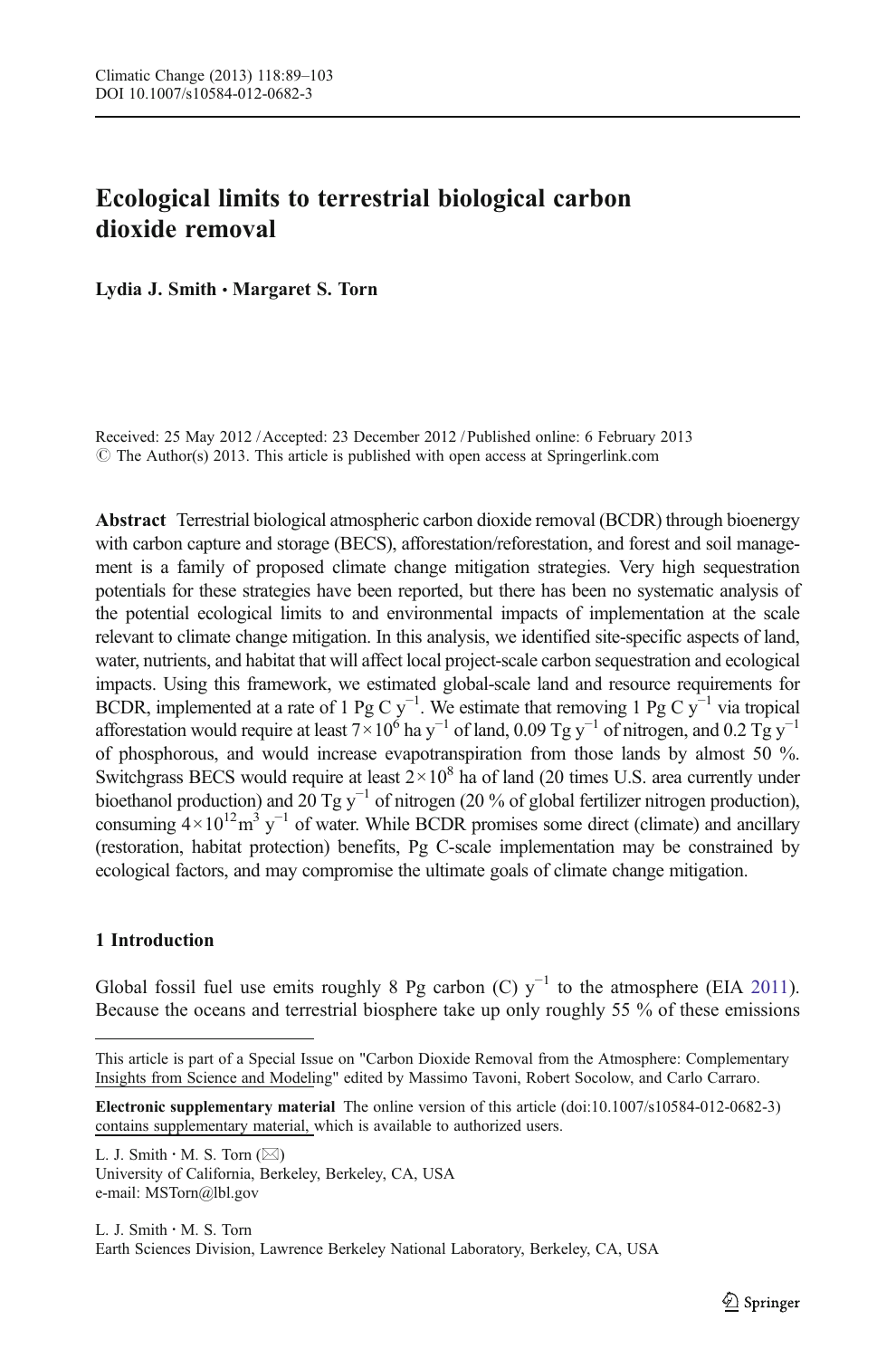(Ballantyne et al. [2012\)](#page-10-0), atmospheric carbon dioxide  $(CO<sub>2</sub>)$  concentrations are growing at roughly 2 ppm y<sup>-1</sup> (NOAA [2012\)](#page-13-0). Given this trend, strategies for atmospheric carbon dioxide removal (CDR), are being considered for climate change mitigation. One category of CDR, terrestrial biological carbon dioxide removal (BCDR), increases terrestrial reservoirs' carbon uptake and storage by increasing plant productivity and/or carbon residence times, reducing the fraction of emissions that remain airborne, which currently averages 45 %. If BCDR could be implemented on the scale of 1 Pg of carbon (C) per year—the magnitude of stabilization wedges used in Pacala and Socolow ([2004\)](#page-13-0)—it could contribute substantially to climate change mitigation.

One BCDR approach is bioenergy with carbon capture and storage (BECS). The next generation of bioenergy technology aims to replace current feedstocks such as corn, sorghum, sugarcane, rapeseed, soy, and oil palm with dedicated cellulosic crops (Kszos et al. [2000;](#page-12-0) Heaton et al. [2008b\)](#page-12-0), such as woody tree species and the grasses switchgrass (Panacum vergatum) and miscanthus (Miscanthus x giganteus) (Lewandowski et al. [2000](#page-12-0)). These fuel crops can produce usable energy with <10 % the energy inputs of corn (McLaughlin and Walsh [1998\)](#page-12-0), with lower water and nutrient requirements (Msangi et al. [2007;](#page-13-0) Heaton et al. [2008a](#page-12-0)). In addition to offsetting fossil fuel emissions and sequestering carbon stocks in soils and biomass (Tilman et al. [2006](#page-14-0)), cellulosic BECS using geologic reservoirs could provide a continual flow of carbon out of the atmosphere.

A second BCDR strategy is forestry-based sequestration, which removes atmospheric carbon and stores it in forest biomass by increasing forest area and/or carbon density. Forestry BCDR projects are grouped into three categories: (1) reforestation (planting trees in deforested areas), (2) afforestation (planting trees in historically treeless areas such as grasslands or shrublands), and (3) forest and harvest management. Afforestation and commercial reforestation projects often use monocultures of fast-growing species such as pine and eucalyptus (Wright et al. [2000\)](#page-14-0).

Third, soil carbon sequestration aims to increase soil carbon stocks through land management practices such as reducing agricultural tillage, planting more deeplyrooted species, and incorporating relatively persistent compounds (e.g., biochar) into soil for long-term storage. Soil carbon sequestration is often conceived of as optimizing inputs and plant cover to restore carbon lost from past land use (West and Marland [2002;](#page-14-0) Brown et al. [2004;](#page-11-0) Lal [2004](#page-12-0)); global soils have lost an estimated 230 Pg C due to land use in the last 10,000 y (Lal [2001\)](#page-12-0), and conventional cultivation decreases soil carbon by 25–50 % after 30–50 years (Johnson [1992](#page-12-0); Post and Kwon [2000\)](#page-13-0).

Many studies of carbon sequestration consider potential co-benefits, such as increased soil fertility, erosion control, habitat improvement, and community development (Cook and Beyea [2000;](#page-11-0) Silver et al. [2000;](#page-14-0) Sauerbeck [2001;](#page-13-0) Paul et al. [2002;](#page-13-0) West and Marland [2002](#page-14-0); Lal [2008](#page-12-0)). Negative ecological effects deserve detailed analyses as well, but have received less attention than co-benefits. The most comprehensive analysis to-date, the IPCC third assessment report (Kauppi et al. [2001\)](#page-12-0), included the sequestration capacity and potential ecosystem effects of various BCDR strategies, but had a relatively brief treatment of potential negative ecological effects.

Ecological constraints have been identified in individual studies and reports (Schaeffer et al. [2006;](#page-13-0) van Vuuren et al. [2007](#page-14-0); Dornburg et al. [2008;](#page-11-0) Thomson et al. [2009](#page-14-0)), but not synthesized or reviewed. This paper offers a systematic overview of the likely ecological and biophysical limits, negative impacts, and resource implications of BCDR implemented at the Pg C  $y^{-1}$  scale.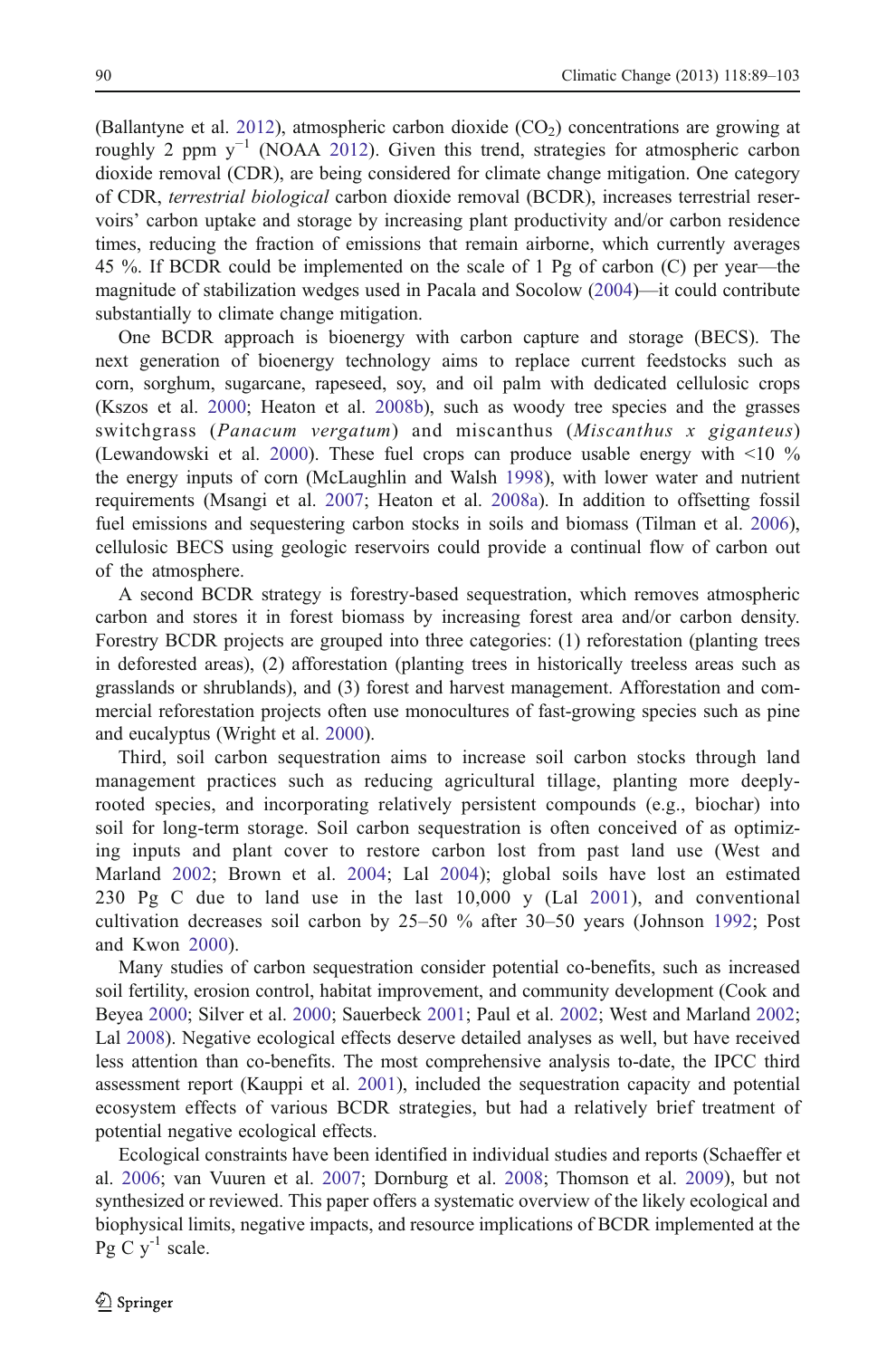#### 2 Ecological considerations

Much of the literature presents an optimistic view of BCDR. Studies estimate that BECS could sequester as much as  $5 \text{ Pg}$  C annually (Azar et al. [2006](#page-10-0)) or 771 Pg C cumulatively by 2100 (Lenton and Vaughan [2009\)](#page-12-0). Estimates of afforestation BCDR potential are based on steady-state stocks and land availability over the next 100 years, ranging from a cumulative 1.5 Pg C in California (Brown et al. [2004\)](#page-11-0) to 104 Pg C globally (Nilsson and Schopfhauser [1995](#page-13-0)). Maximum soil carbon sequestration estimates, based on past soil carbon losses and land availability over the next 50 years, are as high as 30–60 Pg C (Lal [2004](#page-12-0))

These optimistic estimates overlook or downplay a number of ecological considerations. BCDR requires productive land, nutrients, and water, all of which are limited in the global biosphere. In light of such limitations, actual BCDR capabilities likely fall well below the literature estimates, and efforts to maximize carbon sequestration may negatively affect biodiversity and compete with other resource demands. This section discusses these ecological realities in relation to BCDR.

#### 2.1 Land and productivity

BCDR depends on increasing and/or utilizing plant productivity, and most strategies require land of at least moderate fertility (except degraded land restoration). The upper bound on large-scale BCDR could be set by available land and its rate of carbon uptake; conversely, large scale BCDR could intensify competition for arable or manageable land.

Large scale expansion of cellulosic crops for BECS may put pressure on food security (Msangi et al. [2007](#page-13-0)), forest conservation (Danielsen et al. [2009](#page-11-0)), and other uses of productive land. Such competition is already apparent, and global demands for food are projected to nearly double over the next 50 years (Tilman et al. [2001](#page-14-0)), increasing the land area needed for both food and biofuel production.

Like bioenergy, forestry and soil-based BCDR face land and productivity constraints and may compete with other land uses. Although some forestry projects provide co-benefits for local communities while sequestering carbon (e.g., agroforestry), others isolate people from ecosystem services, as when commercial plantations prevent local communities from harvesting wood or other forest products (Jindal et al. [2008](#page-12-0)).

## 2.2 Nutrient balance and soil fertility

Plants require nitrogen, phosphorous, and other elements to fix carbon. Nitrogen limits productivity in many temperate ecosystems, and phosphorous limits productivity in much of the tropics (i.e., adding the nutrient increases productivity) (Herbert and Fownes [1995](#page-12-0); Cleveland et al. [2002](#page-11-0)), so insufficient nitrogen and phosphorous may limit future forest biomass increases (Hungate et al. [2003](#page-12-0); Reich et al. [2006](#page-13-0)). To overcome these limitations, tree plantations are typically fertilized at the nursery and transplant stages (O'Connell [1994](#page-13-0)), and long-term increased nutrient demands from afforestation can lead to decreased soil nutrient availability (Jackson et al. [2000;](#page-12-0) Berthrong et al. [2009\)](#page-10-0), soil acidification, (Jobbágy and Jackson [2004\)](#page-12-0), and decreased capacity to retain added nutrients (Berthrong et al. [2009](#page-10-0)).

Nutrient limitations pertain to BECS as well. Harvesting bioenergy biomass removes nutrients, particularly potassium and other structural components of aboveground plant tissue. While most cellulosic bioenergy grasses require less fertilization than corn or other ethanol feedstocks (Lewandowski et al. [2000](#page-12-0)), a series of U.S. studies determined optimal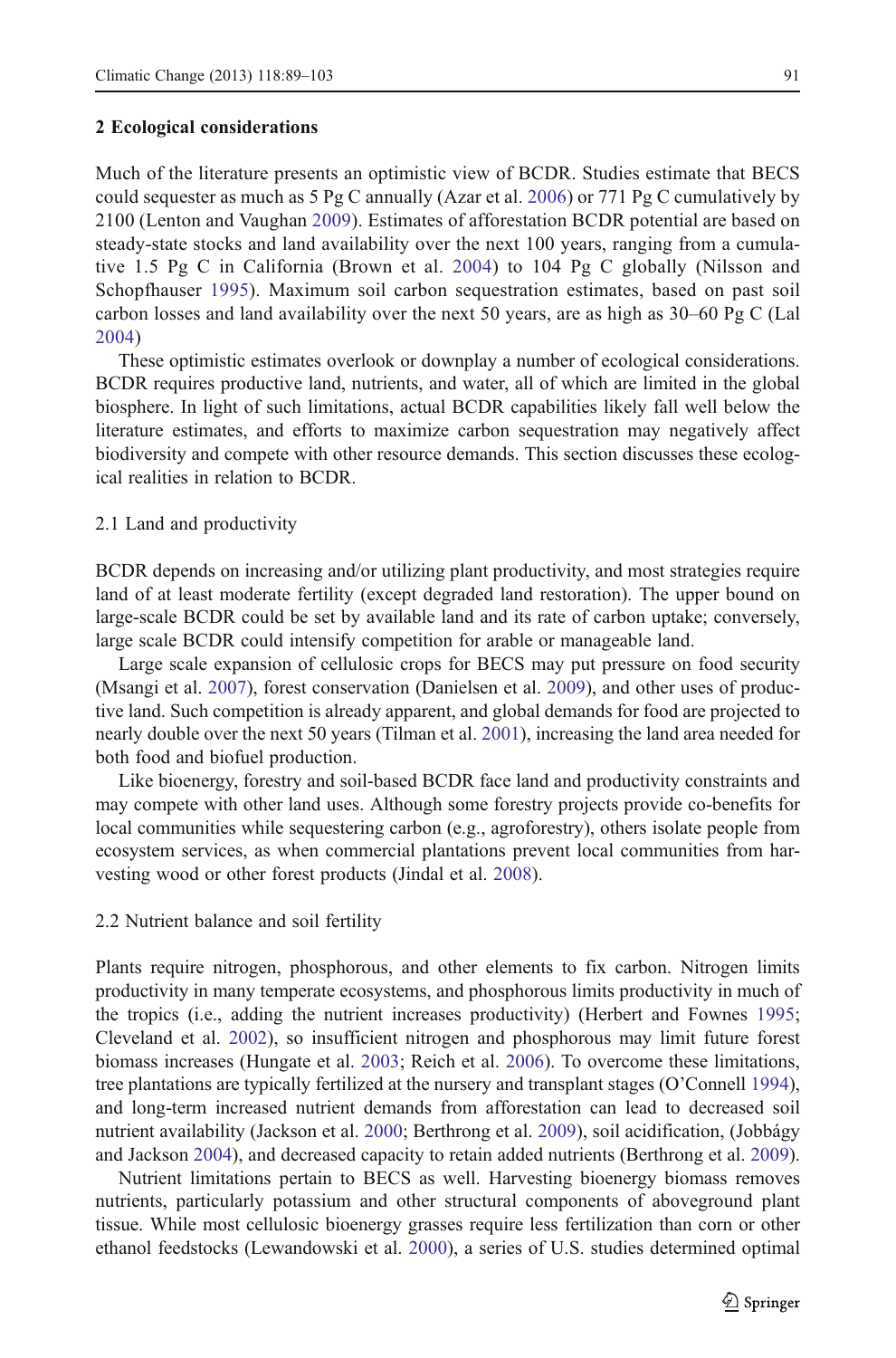fertilization rates of 40–120 kg nitrogen ha<sup>-1</sup> y<sup>-1</sup>, with yield improvements realized up to 224 kg nitrogen ha<sup>-1</sup> y<sup>-1</sup> (McLaughlin and Adams Kszos [2005](#page-12-0)).

Mobilizing nutrients for fertilization has negative environmental consequences downstream and downwind. Fertilizer runoff to oceans, rivers, and lakes has led to species composition and food web shifts, eutrophication, toxin formation, and other impacts (Mitsch et al. [2001](#page-13-0); Camargo and Alonso [2006\)](#page-11-0). For example, 70 % of the nitrate loading responsible for the large hypoxic zone in the Gulf of Mexico is attributed to agriculture (Rabalais et al. [2002](#page-13-0)). Furthermore, producing and applying fertilizer requires energy from fossil fuels; such activities have embedded carbon costs that counteract the carbon benefits of increased productivity (Schlesinger [2010\)](#page-13-0).

## 2.3 Water

Plant photosynthesis requires water to fix carbon. Ecosystems consume water, i.e., withdraw water permanently from a catchment, via evaporation and transpiration (evapotranspiration, ET). By altering plant species, density, and productivity, BCDR activities alter ET, seasonal water use patterns, and rooting depth for water use—all of which can affect water quality and flows for other human and ecosystem uses.

Numerous studies have demonstrated that afforestation affects local hydrology (Bosch and Hewlett [1982](#page-10-0); Brown et al. [2005](#page-11-0); Nosetto et al. [2011\)](#page-13-0). Because replacing grasslands or shrublands with forests increases ET, afforestation projects can lower the water table, reduce streamflow, and decrease watershed water yield (precipitation - ET) (Farley et al. [2005](#page-11-0)). On average, where studied, afforestation of grasslands and shrublands cuts streamflow by 1/3 to 3/4, often leading to a loss of perennial streamflow in regions where water yield is already low (Farley et al. [2005\)](#page-11-0). In South Africa, a paired catchment experiment saw streams dry up completely 9 and 12 years after eucalyptus and pine afforestation (Lesch and Scott [1997](#page-12-0)), and similar effects were seen in Argentina (Nosetto et al. [2011\)](#page-13-0). More generally, a 10 % increase in tree cover decreases water yield by 25–40 mm across a range of ecosystems (Sahin and Hall [1996](#page-13-0); Jackson et al. [2000\)](#page-12-0).

By changing the water table and soil texture, forestry projects also affect soil and water salt balance in site-specific ways. In Australia, reforestation is used to reduce salinity; tree growth increases water table depth, reducing infiltration of saline groundwater into surface soils (George et al. [1999\)](#page-11-0). In Argentina's humid grasslands, by contrast, afforestation salinizes soils by using up the thin freshwater lens above saline groundwater (Jobbágy and Jackson [2004\)](#page-12-0).

The amount of water consumed by BECS for energy generation and for carbon capture and storage is two orders of magnitude lower than that used for biomass growth, but this industrial usage requires water diversion, conveyance, and treatment with intensive localized effects (Scown et al. [2011\)](#page-13-0). As with nutrient additions, water infrastructure and groundwater pumping require energy as well, reducing net carbon sequestration gains (Schlesinger [2000](#page-13-0)).

## 2.4 Biodiversity

Afforestation and bioenergy projects can threaten biodiversity. Recent decades have seen increased conversion of natural forests to pine or eucalyptus monocultures (Zurita et al. [2006\)](#page-14-0), and policy incentives for further land conversion may negatively affect biodiversity (Caparrós and Jacquemont [2003](#page-11-0)). Bioenergy expansion can directly convert native habitats to cropland or indirectly drive land clearing elsewhere by displacing cropland or rangeland (Cook and Beyea [2000;](#page-11-0) Lapola et al. [2010](#page-12-0)).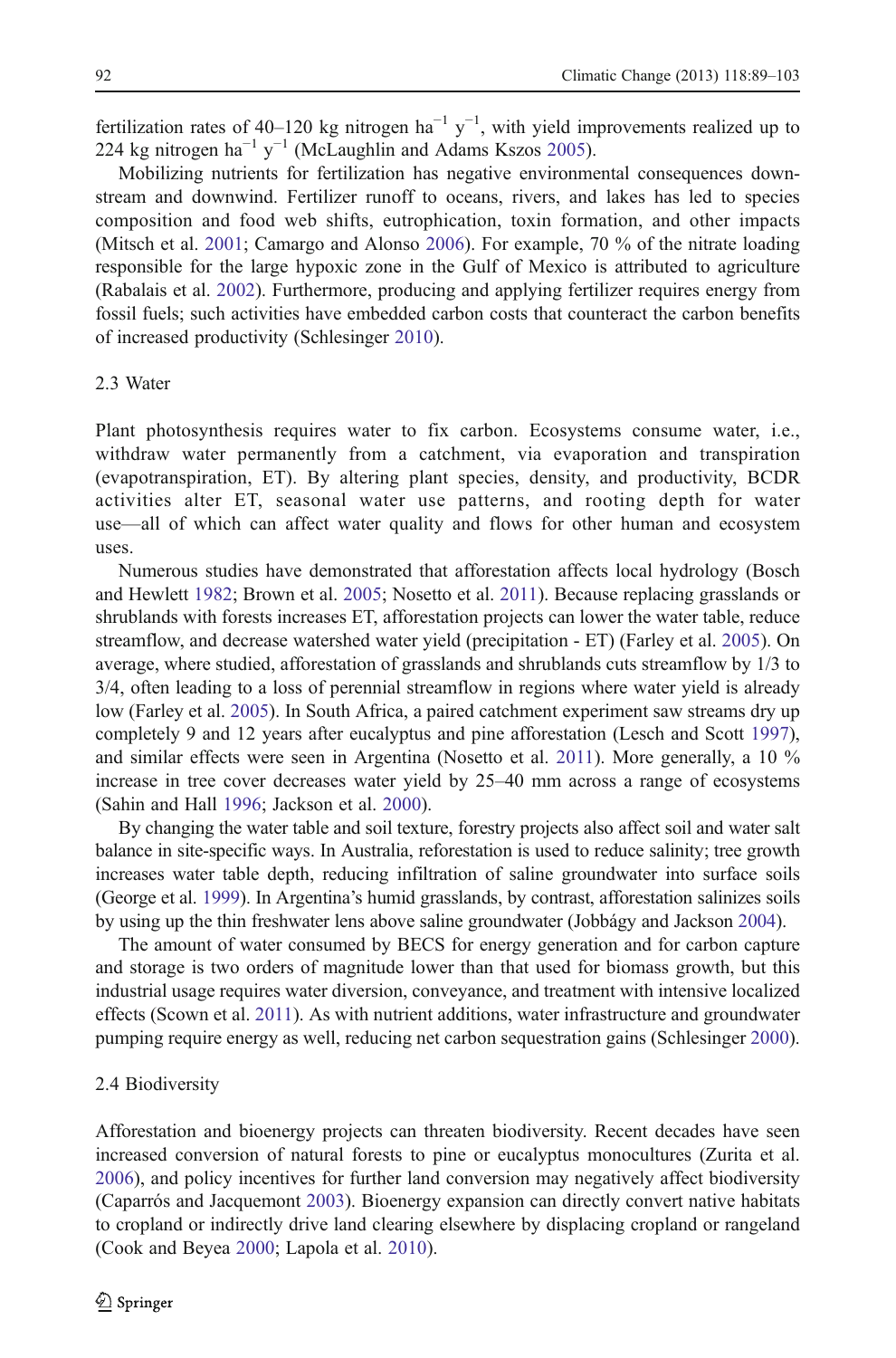How a BCDR project affects biodiversity depends on the native ecosystem type, land use history, planted species, and spatial arrangement of remaining native habitats. Existing research is difficult to synthesize (Barlow et al. [2007](#page-10-0)), but in many cases, BCDR-type land use reduces biodiversity. Primary forests tend to have higher plant and animal diversity than secondary or plantation forests (Lindenmayer and Hobbs [2004;](#page-12-0) Zurita et al. [2006](#page-14-0); Barlow et al. [2007](#page-10-0)), and even restored grasslands or forests often have lower biodiversity than nearby native ecosystems (Camill et al. [2004\)](#page-11-0).

#### $2.5$  Non-CO<sub>2</sub> climate impacts

In addition to  $CO<sub>2</sub>$  emissions, other greenhouse gas emissions, albedo, and latent heat fluxes influence regional and global climate (Diffenbaugh [2009;](#page-11-0) Georgescu et al. [2009](#page-11-0)). As a result, non- $CO<sub>2</sub>$  climate impacts of BCDR may offset intended climate mitigation.

Fertilizer use in BCDR is an important part of this tradeoff. 1–5 % of global nitrogen fertilizer is converted to nitrous oxide (global warming potential 296 times higher than  $CO<sub>2</sub>$ ) (De Klein et al. [2006](#page-11-0); Solomon et al. [2007;](#page-14-0) Crutzen et al. [2008\)](#page-11-0). Where quantified, adding manure or inorganic fertilizer, planting legumes, or incorporating crop residues all resulted in nitrous oxide emissions offsetting  $75{\text -}310$  % of the sequestered CO<sub>2</sub> (Robertson et al. [2000;](#page-13-0) Brown et al. [2004;](#page-11-0) Li et al. [2005\)](#page-12-0).

The energy balance of a given land area is determined primarily by the albedo and ET, associated with plant cover type and productivity (Pielke and Avissar [1990](#page-13-0)). By altering land cover and land use, BCDR may therefore influence local climate directly, intensifying or counteracting the effects of atmospheric  $CO<sub>2</sub>$  reduction in site-specific ways (Gibbard et al. [2005\)](#page-11-0). Increases in forest cover generally cause cooling in the tropics where the ET effect dominates (Claussen et al. [2001](#page-11-0)) and warming in mid- and high-latitudes where the albedo effect is strong (Betts [2000](#page-10-0)). In temperate latitudes, where substantial bioenergy cultivation may occur, net biophysical effects are difficult to predict (Bonan [2008\)](#page-10-0).

## 3 Estimated requirements for 1 Pg C  $y^{-1}$  sequestration

The challenge for BCDR as a mitigation measure is implementing it at a meaningful scale. In this section, we estimate resource requirements and ancillary damages associated with 1 Pg  $C$  y<sup>-1</sup> atmospheric carbon removal using either eucalyptus afforestation or switchgrass BECS. Using emissions factors, typical resource inputs, and efficiencies from the literature, we generate order of magnitude estimates of land area requirements, nitrogen (N) and phosphorous (P) applications, water consumption, and nitrous oxide  $(N_2O)$  emissions.

#### 3.1 Inputs to the calculation

We calculated resource requirements using literature values for typical carbon accumulation rates, carbon inputs and emissions from agricultural and silvicultural practices, ecosystemspecific evapotranspiration rates, and industrial processing efficiencies (Table [1\)](#page-5-0). Where the literature offers a range of values for a given process, technology, or ecosystem property, we calculate low and high estimates (equations in Electronic Supplementary Material).

Switchgrass production requires fossil fuel inputs for machinery used in establishment (soil preparation and seed sowing), cultivation, harvest, and transportation to the processing plant (Qin et al. [2006](#page-13-0)). Fertilizer, pesticides, and herbicides applied during switchgrass production carry additional carbon costs, from fossil fuels used in their manufacture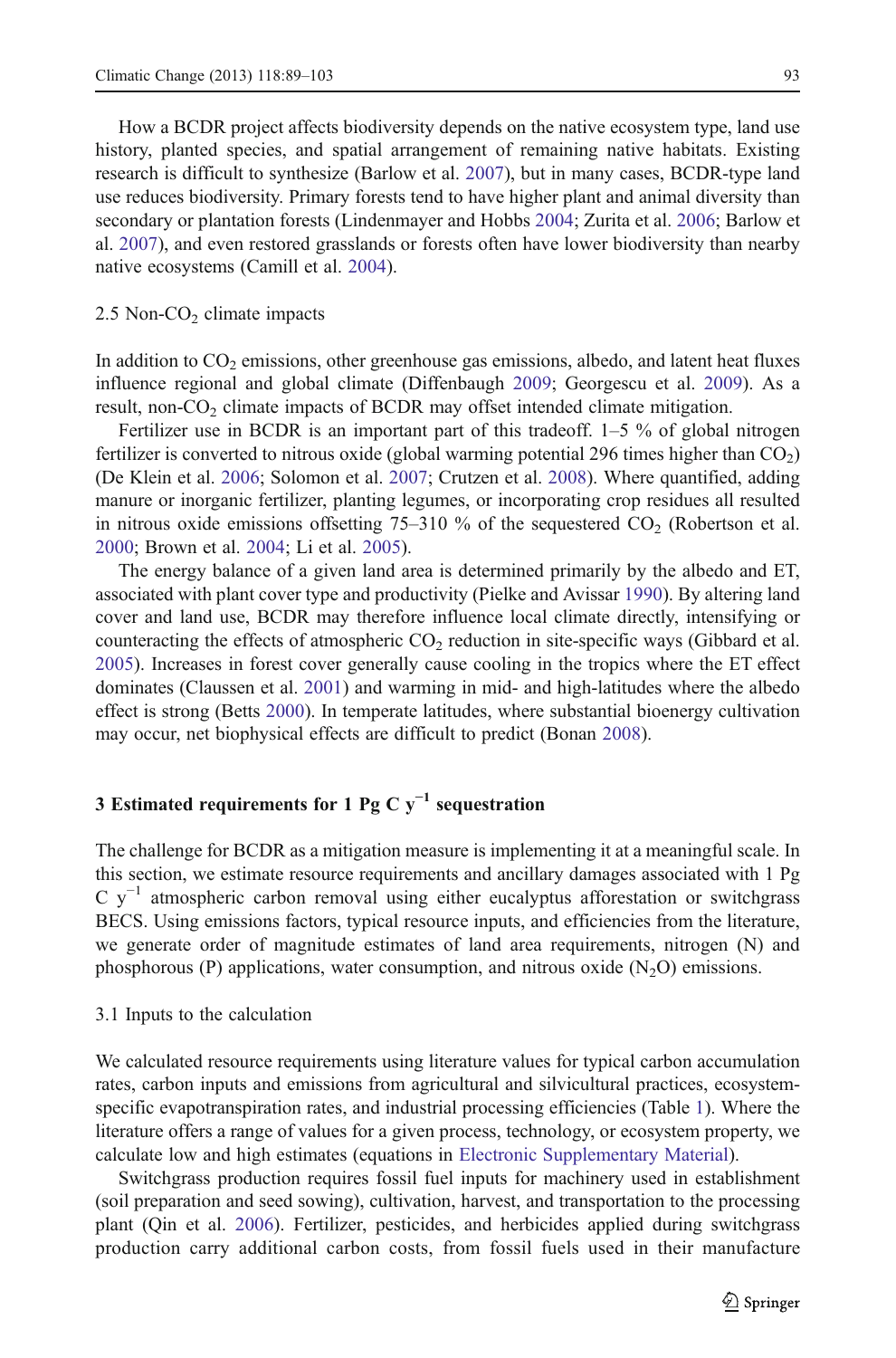Klett et al. [2007](#page-12-0)

|                                       | Units                                          | Value          | Value reference(s)                        |
|---------------------------------------|------------------------------------------------|----------------|-------------------------------------------|
| (a) Afforestation                     |                                                |                |                                           |
| C sequestration capacity <sup>a</sup> | t C ha $^{-1}$                                 | $65 - 195$     | Winjum et al. 1992                        |
| Time to reach sequestration capacity  | y                                              | 113            | Silver et al. 2004                        |
|                                       |                                                | 158            | Lugo et al. 1988,<br>Stape et al. 2008    |
| Time to reach sequestration capacity  | y                                              | 50             | Winjum et al. 1992                        |
|                                       |                                                | 61             | Silver et al. 2004                        |
| Nursery N additions                   | (kgN) $\mathrm{ha}^{-1}$                       | 0.22           | Stape et al. 2001                         |
|                                       |                                                |                | Stape et al. 2010                         |
| Nursery P additions                   | $(kg P) ha^{-1}$                               | 0.13           | Stape et al. 2001                         |
|                                       |                                                |                | Stape et al. 2010                         |
| Planting N additions                  | $(kgN)$ ha <sup>-1</sup>                       | $14 - 47$      | Stape et al. 2001                         |
|                                       |                                                |                | Stape et al. 2010                         |
|                                       |                                                |                | de Aguiar Ferreira<br>and Stape 2009      |
| Planting P additions                  | $(kg P) ha^{-1}$                               | $30 - 50$      | Stape et al. 2001                         |
|                                       |                                                |                | Stape et al. 2010                         |
|                                       |                                                |                | de Aguiar Ferreira<br>and Stape 2009      |
| ET, forested land with MAP            | $mm y^{-1}$                                    | 1050           | Zhang et al. 2001                         |
| of 1,250–1,500 mm                     |                                                |                | Farley et al. 2005                        |
| ET, grassland with MAP                | $\text{mm} \text{ y}^{-1}$                     | 750            | Zhang et al. 2001                         |
| of 1250-1,500 mm                      |                                                |                | Farley et al. 2005                        |
| (b) Switchgrass                       |                                                |                |                                           |
| Gross photosynthetic uptake           | $g CO$ , $kg^{-1}$                             | 1540           | Qin et al. 2006                           |
| Production $CO2$ losses <sup>b</sup>  | $\frac{0}{0}$                                  | $5.0 - 8.5$    | Qin et al. 2006                           |
| Storage dry biomass losses            | $\frac{0}{0}$                                  | $\overline{4}$ | Qin et al. 2006                           |
| Gasification/conditioning             | $\frac{0}{0}$                                  | 38             | Rhodes and Keith 2005                     |
| Carbon capture efficiency             | $\frac{0}{0}$                                  | 89             | Rhodes and Keith 2005                     |
| Transport/injection losses            | $\frac{0}{0}$                                  | $5.9 - 12$     | Weisser 2007                              |
| Dry biomass productivity              | $\text{kg} \, \text{ha}^{-1} \, \text{y}^{-1}$ | 5600-7000      | Thomson et al. 2009                       |
|                                       |                                                | 10000          | Heaton et al. 2004                        |
|                                       |                                                | 9100-23000     | McLaughlin and Adams<br><b>Kszos 2005</b> |
| Typical N additions                   | $kgha^{-1}y^{-1}$                              | 80             | Kszos et al. 2000                         |
|                                       |                                                |                | McLaughlin and Adams<br><b>Kszos 2005</b> |
| N converted to $N_2O$                 | $\frac{0}{0}$                                  | $\overline{2}$ | De Klein et al. 2006                      |
| ET water consumption                  | $Lm^2 y^{-1}$                                  | 750            | Dominguez-Faus et al. 2009                |
|                                       |                                                |                | Hickman et al. 2010                       |
| IGCC water use                        | gal (kg biomass) $^{-1}$                       | 0.59           | Mani et al. 2004                          |
|                                       |                                                |                | Rhodes and Keith 2005                     |

<span id="page-5-0"></span>Table 1 Literature-derived values used to calculate resource requirements for 1 Pg C y<sup>-1</sup> BCDR with tropical eucalyptus afforestation or temperate switchgrass BECS

<sup>a</sup> Includes aboveground biomass, belowground biomass, soil carbon, and litter

<sup>b</sup> Embedded emissions include machinery involved in soil preparation and seed sowing; production, application and transport of agricultural chemicals; harvest and baling or pelletizing; and transport to the processing plant

l,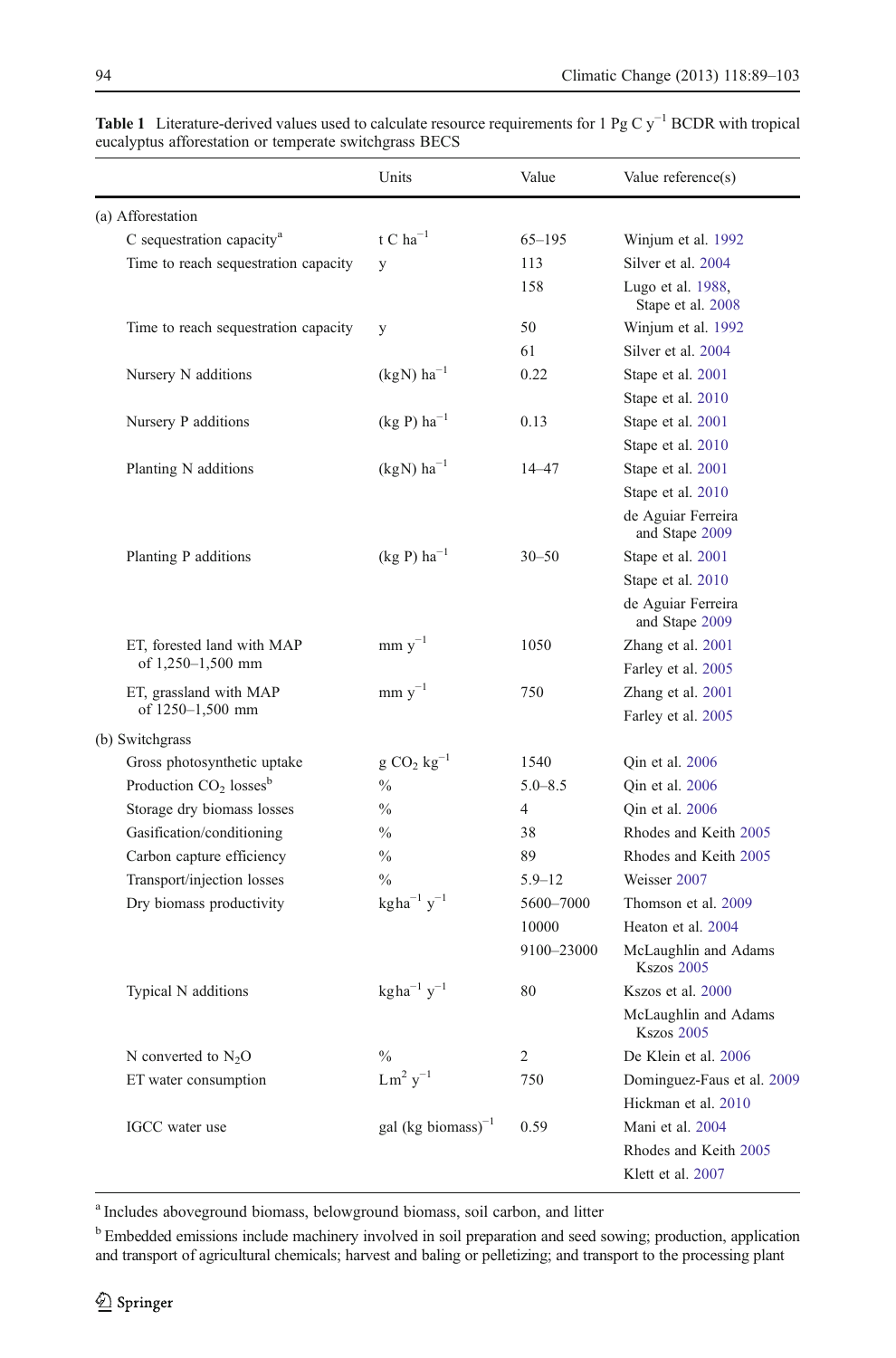(Schlesinger [2010](#page-13-0)), transportation, and application. We subtract the  $CO<sub>2</sub>$  emissions embedded in these processes from overall carbon sequestration gains. Similarly, carbon lost or embedded via physical biomass losses or energy inputs in the combustion, capture, and storage processes increase the resources required per unit sequestered carbon (Rhodes and Keith [2005](#page-13-0); Qin et al. [2006;](#page-13-0) Weisser [2007\)](#page-14-0).

The switchgrass calculation does not include carbon emissions from direct or indirect land clearing, for our estimate represents the resources required by BECS at steady-state. However, land clearing can seriously affect biodiversity, ecosystem services, and carbon storage over decades or centuries, discussed by Fargione et al. [\(2008](#page-11-0)), Searchinger et al. ([2008\)](#page-14-0), and Plevin et al. [\(2010](#page-13-0)). Additionally, irrigation infrastructure introduces additional carbon emissions. Our calculation also omits carbon emissions reductions from avoided fossil fuel use, addressing BECS with respect to BCDR only, without including its potential value for energy security or as an alternative to fossil fuels to avoid greenhouse gas emissions.

The per-Pg carbon resource demands of afforestation depend on climate, location, tree species, monoculture vs. polyculture, carbon content of the replaced ecosystem (Winjum et al. [1992](#page-14-0); Silver et al. [2004](#page-14-0)), time for the forest carbon to reach steady state, the two ecosystems' relative ET rates (Zhang et al. [2001\)](#page-14-0), and fertilization practices during seedling growth and transplantation (de Aguiar Ferreira and Stape [2009](#page-11-0)). Due to this high variability, we constrained our estimate to a monoculture eucalyptus plantation in a tropical region with mean annual precipitation of 1,200–1,500 mm  $y^{-1}$ .

Whereas the flow of carbon out of the atmosphere using BECS is theoretically continuous through time, afforestation sequesters carbon by maximizing biomass stocks. As forest biomass reaches steady state, the net carbon uptake rate declines, with little additional CDR after 50 years. Because of this saturation effect, achieving an annual flow of 1 Pg C y<sup>−1</sup> CDR would require planting new forests annually and protecting existing afforested land (Fig. [1\)](#page-7-0).

## 3.2 Results

For BECS, a field-to-reservoir accounting of carbon flows shows that net sequestration of 1 Pg C requires fixing 2.1 Pg C, considering the  $CO<sub>2</sub>$  losses from farm and transport fossil fuel use, pre-capture storage and processing, and  $CO<sub>2</sub>$  $CO<sub>2</sub>$  $CO<sub>2</sub>$  capture and injection (Fig. 2). We estimate that supporting 2.1 Pg C y<sup>-1</sup> of switchgrass productivity—an increase equal to roughly 3 % of global terrestrial net primary productivity (Haberl et al. [2007](#page-11-0))—would use 218–990 Mha of land, 17–79 Tg N y<sup>-1</sup> fertilizer, and  $1.6-7.4\times10^{12}$  m<sup>3</sup> water y<sup>-1</sup> from ET and industrial processing (Table [2\)](#page-8-0). Lower fertilization levels should be possible, but no studies of mature switchgrass under repeated harvest management were found to confirm this. This 1 Pg C  $y^{-1}$ net sequestration would commandeer ~16–75 % of current global N fertilizer production and 14–65 times the U.S. land area currently under bioethanol production.

To sequester a stock of 1 Pg C in forest biomass, tropical afforestation projects would cover 6.7–15 Mha (equal to 4 % of global plantation forest area in 2000), apply 2.0–7.7  $\times$  10<sup>5</sup> Mg P and 9–73 × 10<sup>4</sup> Mg N as fertilizer, and consume  $1.2-2.7 \times 10^{12}$  m<sup>3</sup> y<sup>-1</sup> more water than the grasslands they replace, increasing the percentage of mean annual precipitation consumed via ET on those lands from 50 % to 75 %. To a coarse approximation, 50 times this land area must be converted from grass/shrub to silvicultural management to provide an average annual CDR rate of 1 Pg C  $y^{-1}$  for 50 years. This ~300–750 Mha land requirement (equal to as much as half the global tropical grassland area) would be accompanied by a cumulative fertilizer demand of  $10-15\times10^6$  Mg P and  $4.5-15\times10^6$  MgN over 50 years, and a water demand  $1.2-2.7\times10^{12}$  m<sup>3</sup> y<sup>-1</sup> greater than grassland. To continue CDR beyond this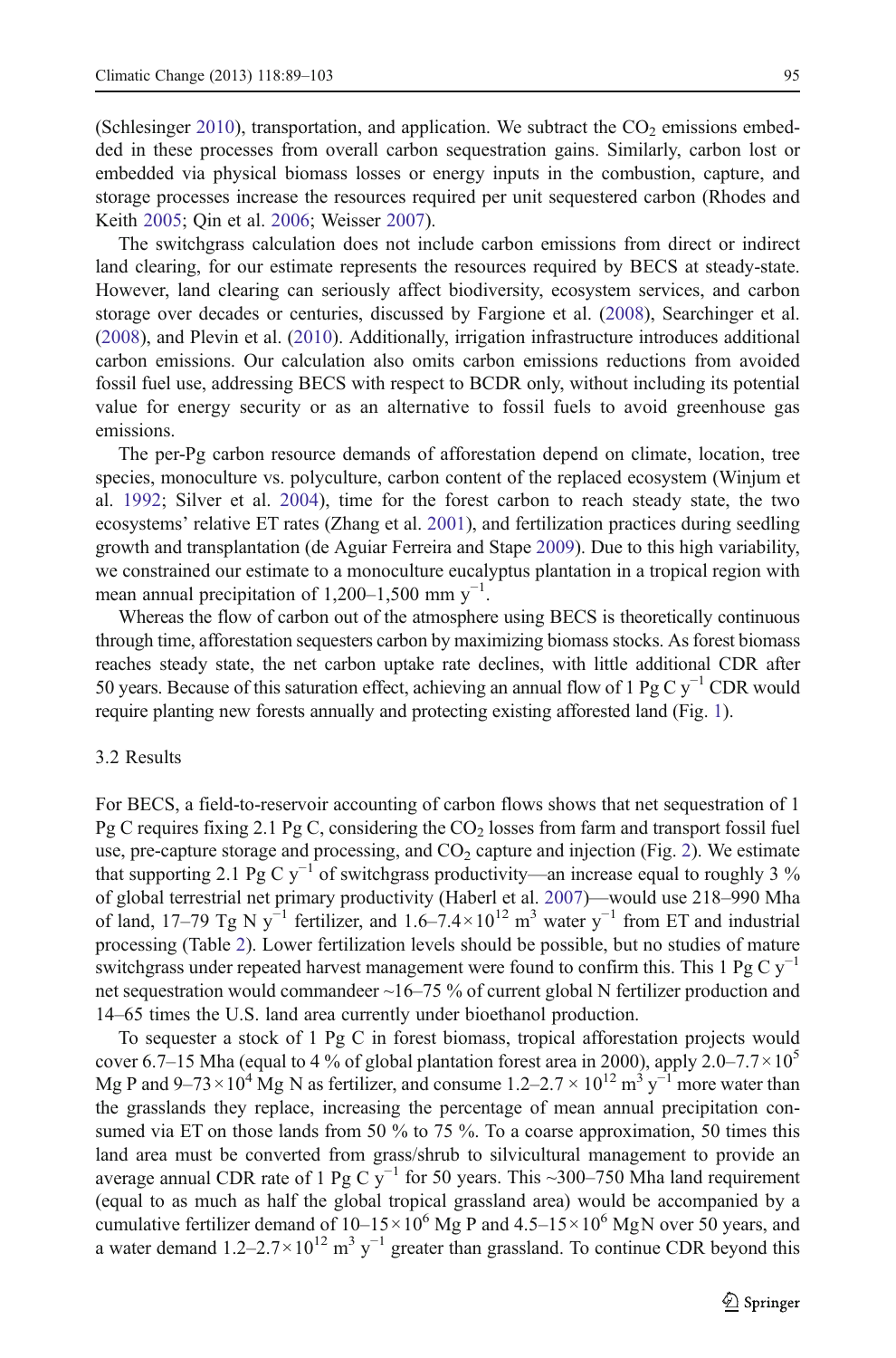<span id="page-7-0"></span>

Fig. 1 Afforestation carbon sequestration scenarios. Schematic of carbon sequestration by afforestation under two different land conversion scenarios. a Land with steady state sequestration capacity of 1 Pg C is afforested in year 1. The C accumulation rate peaks at an intermediate year and then saturates after 50 years. b The same land area is converted each year perpetually. Total carbon accumulation reaches 1 Pg y−<sup>1</sup> after 50 years, and continues at that rate as further land conversion continues





Fig. 2 BECS carbon flow. Schematic of carbon flow, life cycle emissions, and carbon losses during temperate switchgrass production and processing with carbon capture and storage. The percentage values are carbon losses calculated from literature values in Table [1](#page-5-0) for an IGCC facility retrofitted to burn biomass only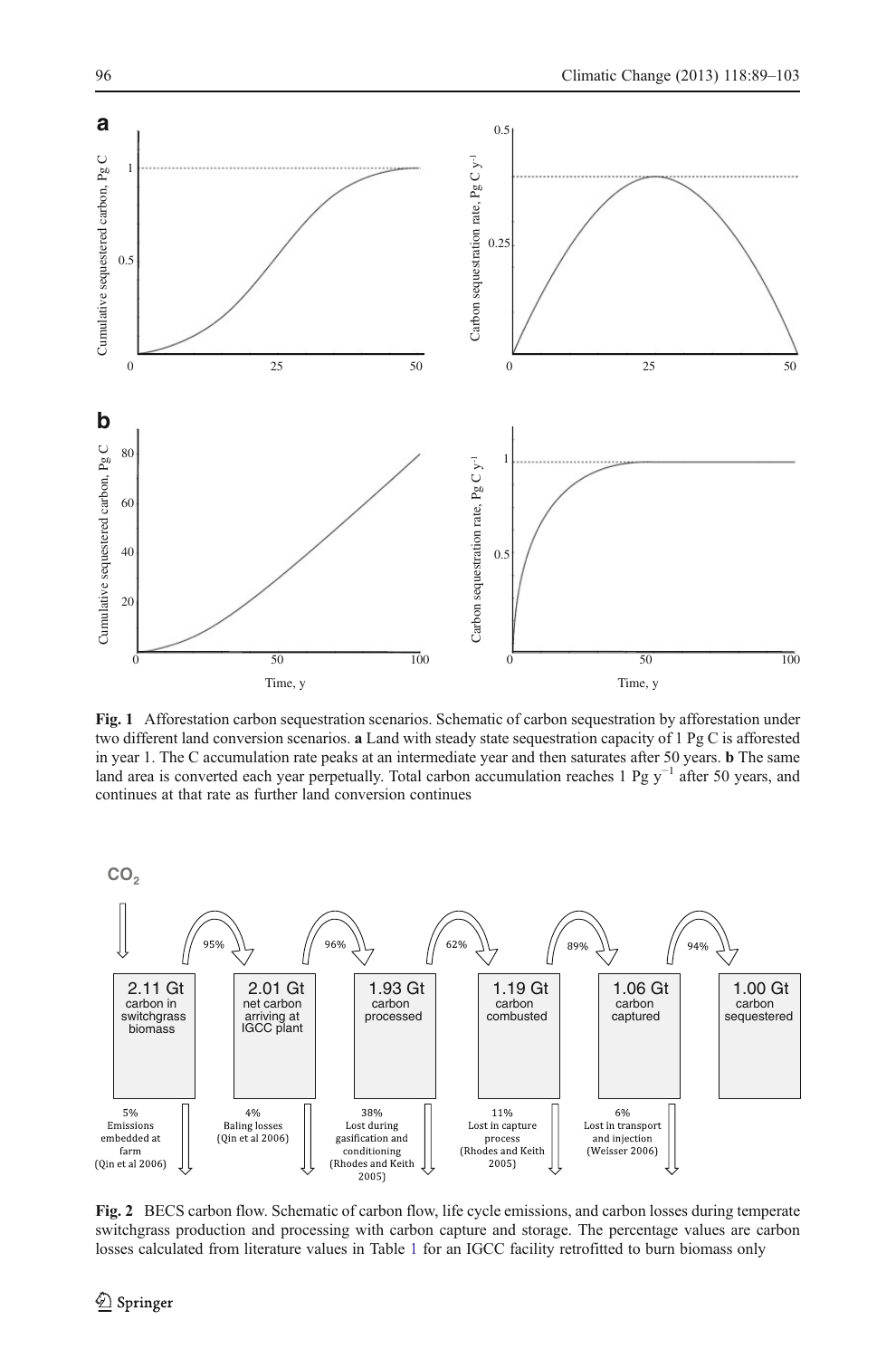<span id="page-8-0"></span>

| included in calculation |                              |                                                                         |                                                                                      | Switchgrass biomass processing is assumed to use integrated gasification combined cycle, retrofitted to burn biomass only. Carbon losses or gains due to land use change are not<br>inputs, stocks, and flows listed in Table 1. Eucalyptus monoculture plantation is assumed to replace grassland or shrubland, and forest biomass is maintained at steady-state levels. |
|-------------------------|------------------------------|-------------------------------------------------------------------------|--------------------------------------------------------------------------------------|---------------------------------------------------------------------------------------------------------------------------------------------------------------------------------------------------------------------------------------------------------------------------------------------------------------------------------------------------------------------------|
|                         | Strategy                     | Mean                                                                    | Range                                                                                | Equivalent figure                                                                                                                                                                                                                                                                                                                                                         |
| (a) Land area           | Afforestation                | $8.5 \times 10^{6}$ ha y <sup>-1</sup>                                  | $6.7 \times 10^6 - 1.5 \times 10^7$                                                  | 4.5 % of the total global plantation forest in 2000 (FAO 2012), or 0.6 %<br>of the tropical grassland area per year (Scurlock and Hall 1998)                                                                                                                                                                                                                              |
|                         | Switchgrass                  | $5.8 \times 10^8$ ha                                                    | $2.2 \times 10^8 - 9.9 \times 10^8$                                                  | 17 times the land under maize production in the US in 2010 (FAO 2012),<br>or 38 times the land under bioethanol production in the US in 2010<br>(EIA 2011)                                                                                                                                                                                                                |
| (b) Nitrogen            | Afforestation<br>Switchgrass | $4.6 \times 10^{10}$ (kgN) $y^{-1}$<br>$2.6 \times 10^8$ (kgN) $y^{-1}$ | $1.7 \times 10^{10} - 7.9 \times 10^{10}$<br>$9.0 \times 10^{7} - 7.3 \times 10^{8}$ | 0.2 % of the global annual N fertilizer production in 2009 (FAO 2012)<br>44 % of the global annual N fertilizer production in 2009 (FAO 2012)                                                                                                                                                                                                                             |
| (c) Phosphorous         | Afforestation                | $3.4 \times 10^8$ (kg P) $y^{-1}$                                       | $2.0 \times 10^8 - 7.7 \times 10^8$                                                  | 0.7 % of the global annual P fertilizer production in 2009 (FAO 2012)                                                                                                                                                                                                                                                                                                     |
| (d) Water               | Afforestation                | $4.7 \times 10^{12}$ m <sup>3</sup> y <sup>-1</sup> y <sup>-1</sup>     | $3.5 \times 10^{12} - 8.1 \times 10^{12}$                                            | Local ET increase from 50 % of mean annual precipitation to 75 % of mean<br>amual precipitation (Zhang et al. 2001)                                                                                                                                                                                                                                                       |
|                         | Switchgrass                  | $4.4 \times 10^{12}$ m <sup>3</sup> y <sup>-1</sup>                     | $1.6 \times 10^{12} - 7.4 \times 10^{12}$                                            | 0.6 m <sup>3</sup> water (160 gal) per kg switchgrass grown (Mani et al. 2004;<br>Rhodes and Keith 2005; Klett et al. 2007)                                                                                                                                                                                                                                               |
|                         |                              |                                                                         |                                                                                      |                                                                                                                                                                                                                                                                                                                                                                           |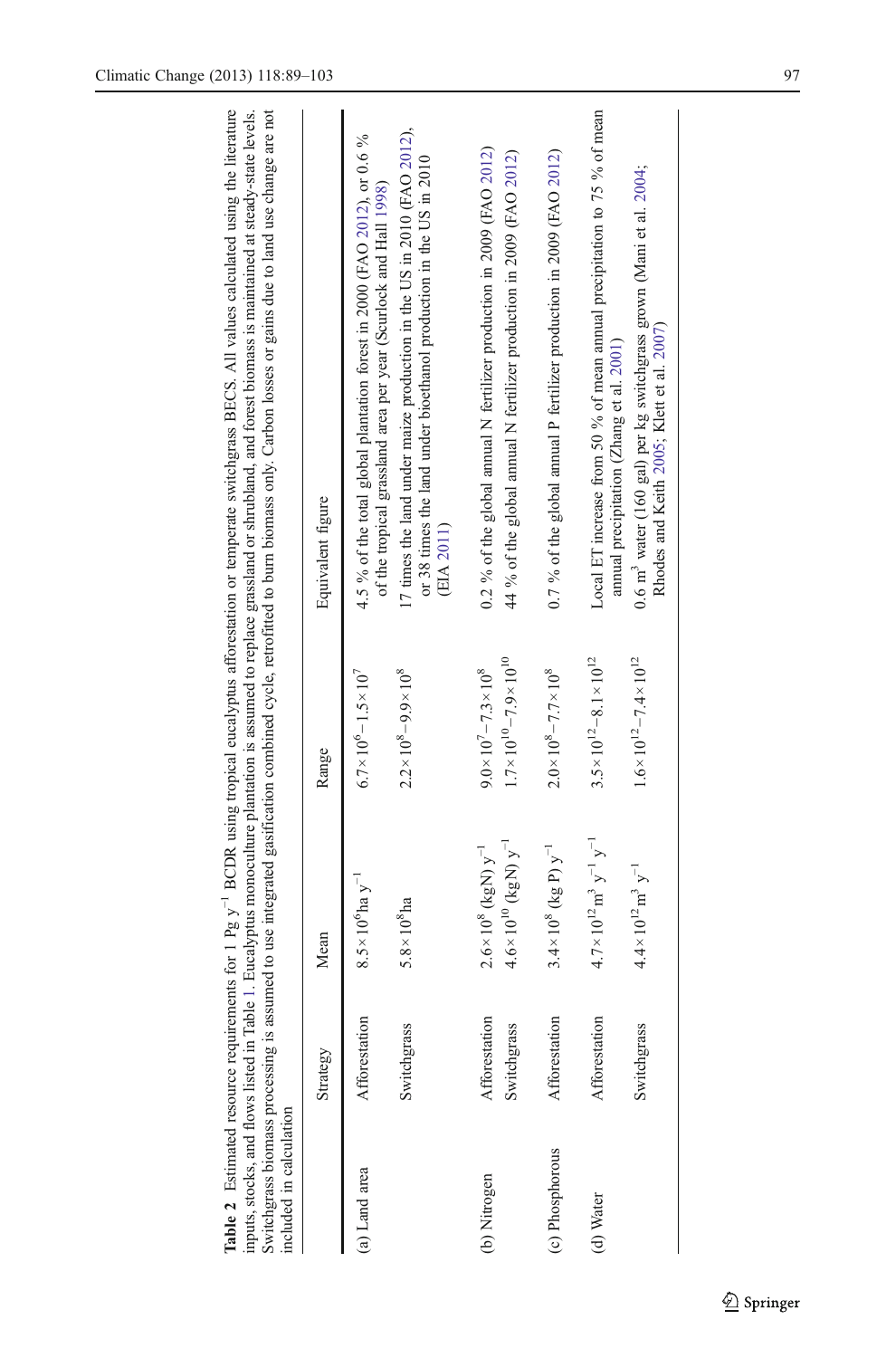50-year window, additional land conversion would be required, at a rate of 6.7–15 Mha per year, if land of similar fertility were available.

## 4 Discussion

BCDR faces ecological constraints at the local project level and at large scale. The land area required for 1 Pg C y<sup>-1</sup> BCDR ranges broadly in our calculation, from  $\sim$ 200 to  $\sim$ 1,000 Mha, due to literature differences in switchgrass productivity. Average productivities over broad regions are relatively low (Thomson et al. [2009](#page-14-0)), suggesting that actual land requirements would fall at the high end of our calculated range. A land requirement of as much as 990 Mha for switchgrass or 15 Mha y<sup>-1</sup> for afforestation implies important opportunity costs and impacts on biodiversity and food, fuel, and fiber production. Of the 100 million km<sup>2</sup> of productive land area on earth, nearly 40 % is used for agriculture or grazing lands, and scarcity of unexploited arable land constrains agricultural production in many areas (De Fraiture et al. [2008](#page-11-0)). Humans have already appropriated one third of global net primary productivity, using it primarily as cropland (14 %), pasture (8 %), and managed forest (3 %) (Vitousek et al. [1986](#page-14-0); Haberl et al. [2007](#page-11-0)). Much of the remaining terrestrial vegetation supports valuable ecosystem services such as water provision, local climate regulation, erosion and flood control, and genetic resource protection (Millennium Ecosystem Assessment [2005\)](#page-13-0).

At the scale relevant to global climate change mitigation, BCDR would entail significant consumption of the world's fertilizer supply, with attendant downstream consequences. This is particularly true for BECS, for which our estimated 17–79 Tg N y−<sup>1</sup> applied per sequestered Pg  $C y^{-1}$  amounts to as much as 75 % of global annual nitrogen fertilizer production. (As with the land area estimate, the low-end estimate is unrealistic at large scale.) Humans have already more than doubled the natural nitrogen fixation rate to over 250 Tg N per year (Vitousek [1994\)](#page-14-0), and phosphorous fertilizer use increases 1 % annually (FAO [2012\)](#page-11-0).

In some cases, fertilizer availability may constrain large-scale BCDR. Fertilizer phosphorous, for example, is a non-renewable resource whose global use increased 5-fold between 1960 and 2000 (FAO [2012\)](#page-11-0). Prices of mineral fertilizers reflect relative scarcity; phosphorous prices tripled in the last decade and potassium chloride prices quadrupled since 2002 (USDA [2012\)](#page-14-0).

BCDR activities increase water demands in a world where water scarcity constrains plant productivity in many regions (De Fraiture et al. [2008](#page-11-0)) and a third of humanity lives in waterstressed regions (Vörösmarty et al. [2000\)](#page-14-0). ET water losses from switchgrass production amount to as much as  $7\times10^{12}$  m<sup>3</sup> y<sup>-1</sup> for 1 Pg C y<sup>-1</sup> sequestration, and replacing grasslands with forest increases ET water losses by as much as 50 %. If BCDR intensifies pressure on water resources, it could increase tapping of groundwater reserves (Postel et al. [1996](#page-13-0)), reduce access to clean water (Vörösmarty et al. [2000\)](#page-14-0), divert water from ecosystems, and compete with food demands (Falkenmark [1997\)](#page-11-0).

Scale matters for BCDR, but scaling up may disproportionately impact ecosystems if land suitable for BCDR becomes scarce. If financial incentives spur BCDR expansion, ecosystems and vulnerable societies may pay the cost. Current biodiversity losses, for example, are tightly tied to land use. The fossil record indicates that the past 100 years has seen species extinctions at 100–1,000 times the background rate (Millennium Ecosystem Assessment [2005\)](#page-13-0), and among five drivers of global biodiversity loss between now and 2100 (climate change, land use change, atmospheric  $CO<sub>2</sub>$  increases, nitrogen deposition, and species introductions), land use change—not climate change—is predicted to be the most important (Sala et al. [2000](#page-13-0)).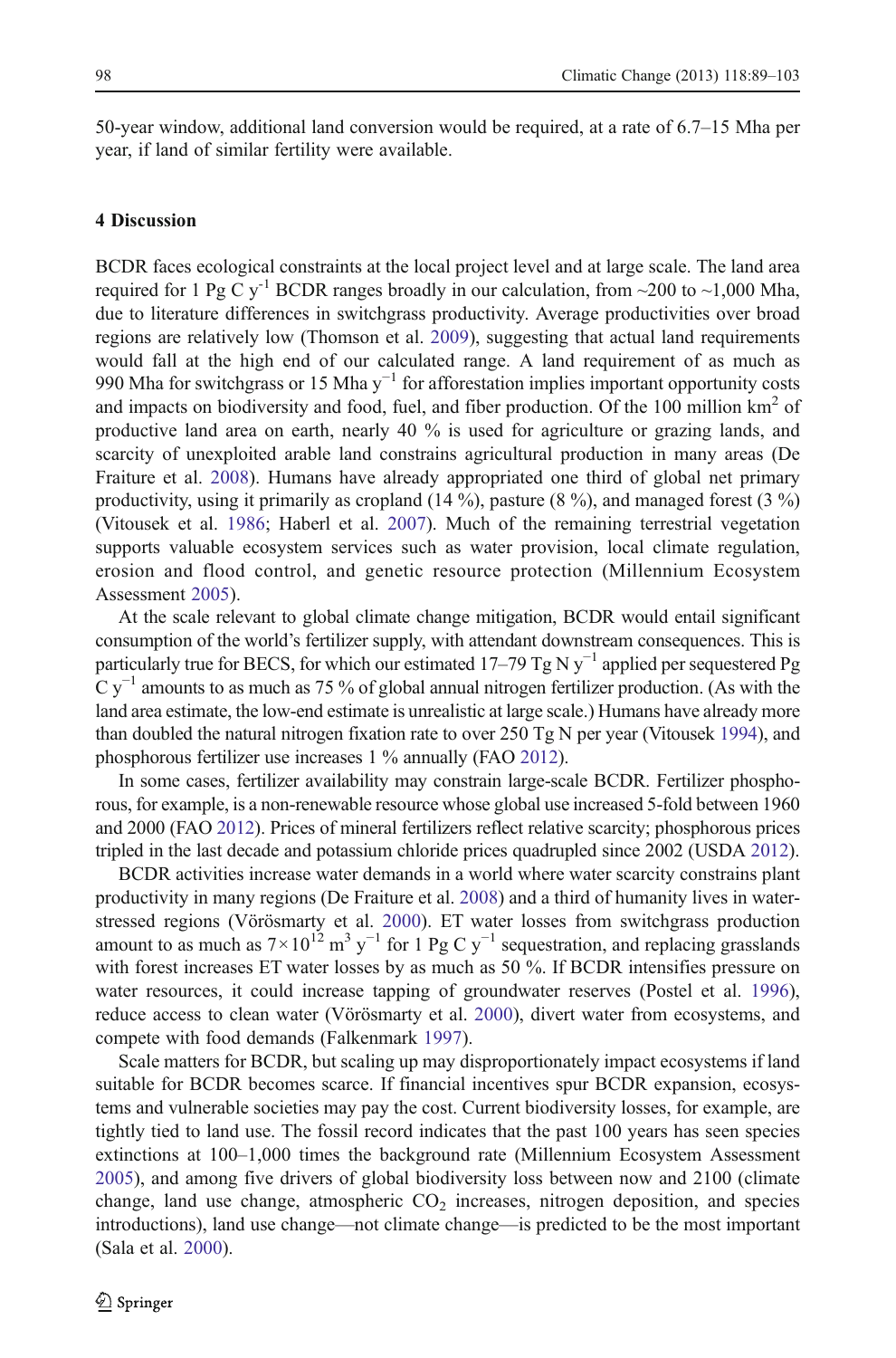<span id="page-10-0"></span>While this paper provides an estimate of resource requirements for BCDR, the ranges and magnitudes of associated impacts are harder to quantify. Local air and water pollution, reduced biodiversity, and competition with food security and local livelihoods are all context-dependent negative effects that depend on the project, location, land use history, and societal needs. Our abilities to predict and monitor these impacts are limited by model uncertainty (Friedlingstein et al. [2003\)](#page-11-0), insufficient ecological knowledge, unaccounted-for greenhouse gas emissions (Searchinger et al. [2008](#page-14-0)), measurement difficulties (Baker et al. 2007), and political and economic complexity (Murray [2008\)](#page-13-0).

In conclusion, achieving large-scale BCDR would require project siting that depends on regional resource constraints and localized impacts, as well as management of globally traded resources. Such ecological constraints are underrepresented in the literature, but will limit BCDR's role in climate change mitigation. Our calculated land and nutrient requirements suggest that previous estimates of sustained BCDR potential of 3–5 Pg C y<sup>-1</sup> by BECS and afforestation were unrealistically high. Even at the scale of 1 Pg C y<sup>-1</sup>, either strategy represents a major perturbation to land, water, nitrogen, and phosphorous stocks and flows. Climate change mitigation must be a global priority, but more detailed and comprehensive analyses are needed before pursuing large-scale BCDR.

Acknowledgments We thank Robert Socolow and Massimo Tavoni for facilitating this project and reviewing drafts, John Harte and Michael Cohen for their thoughtful comments, and Andrew Jones for contributions to a presentation of this material. This work was supported by the Director, Office of Science, Office of Biological and Environmental Research, Climate and Environmental Science Division, of the U.S. Department of Energy under Contract No. DE-AC02-05CH11231.

Open Access This article is distributed under the terms of the Creative Commons Attribution License which permits any use, distribution, and reproduction in any medium, provided the original author(s) and the source are credited.

## References

- Azar C, Lindgren K, Larson E, Möllersten K (2006) Carbon capture and storage from fossil fuels and biomass – costs and potential role in stabilizing the atmosphere. Clim Chang 74:47–79. doi:[10.1007/s10584-005-](http://dx.doi.org/10.1007/s10584-005-3484-7) [3484-7](http://dx.doi.org/10.1007/s10584-005-3484-7)
- Baker JM, Ochsner TE, Venterea RT, Griffis TJ (2007) Tillage and soil carbon sequestration–what do we really know? Agric Ecosyst Environ 118:1–5
- Ballantyne AP, Alden CB, Miller JB, Tans PP, White JWC (2012) Increase in observed net carbon dioxide uptake by land and oceans during the past 50 years. Nature 488:70–72. doi:[10.1038/](http://dx.doi.org/10.1038/nature11299) [nature11299](http://dx.doi.org/10.1038/nature11299)
- Barlow J, Gardner TA, Araujo IS, Ávila-Pires TC, Bonaldo AB, Costa JE, Esposito MC, Ferreira LV, Hawes J, Hernandez MIM et al (2007) Quantifying the biodiversity value of tropical primary, secondary, and plantation forests. Proc Natl Acad Sci 104:18555
- Berthrong ST, Jobbágy EG, Jackson RB (2009) A global meta-analysis of soil exchangeable cations, pH, carbon, and nitrogen with afforestation. Ecol Appl 19:2228–2241. doi:[10.1890/08-1730.1](http://dx.doi.org/10.1890/08-1730.1)
- Betts RA (2000) Offset of the potential carbon sink from boreal forestation by decreases in surface albedo. Nature 408:187–190
- Bonan GB (2008) Forests and climate change: forcings, feedbacks, and the climate benefits of forests. Science 320:1444
- Bosch J, Hewlett J (1982) A review of catchment experiments to determine the effect of vegetation changes on water yield and evapotranspiration. J Hydrol 55:3–23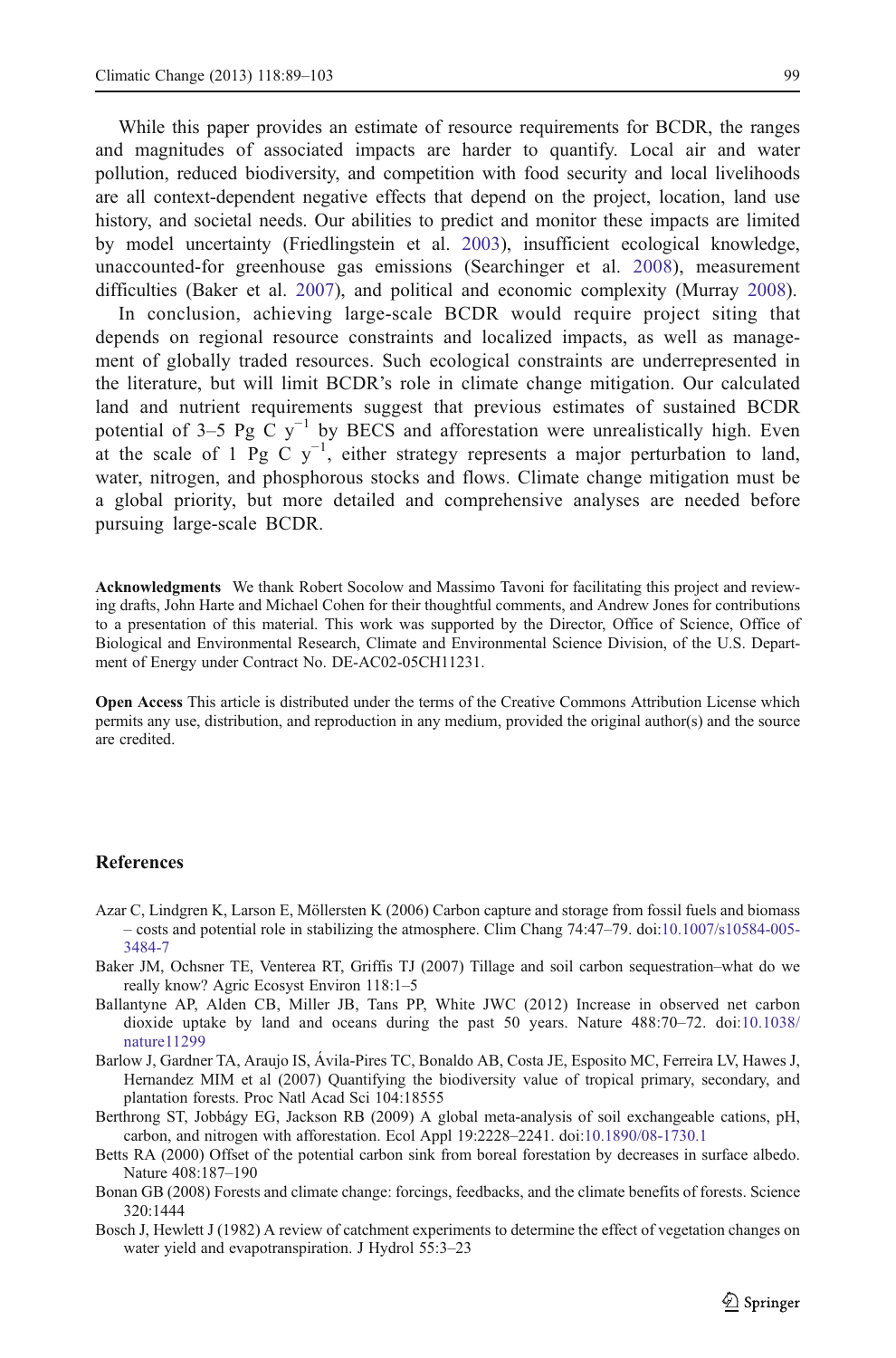- <span id="page-11-0"></span>Brown S, Dushku A, Pearson T, Shoch D, Winsten J, Sweet S, Kadyszewski J (2004) Carbon supply from changes in management of forest, range, and agricultural lands of California. Winrock International for California Energy Commission 144
- Brown AE, Zhang L, McMahon TA, Western AW, Vertessy RA (2005) A review of paired catchment studies for determining changes in water yield resulting from alterations in vegetation. J Hydrol 310:28–61
- Camargo JA, Alonso Á (2006) Ecological and toxicological effects of inorganic nitrogen pollution in aquatic ecosystems: a global assessment. Environ Int 32:831–849. doi:[10.1016/j.envint.2006.05.002](http://dx.doi.org/10.1016/j.envint.2006.05.002)
- Camill P, McKone MJ, Sturges ST, Severud WJ, Ellis E, Limmer J, Martin CB, Navratil RT, Purdie AJ, Sandel BS et al (2004) Community-and ecosystem-level changes in a species-rich tallgrass prairie restoration. Ecol Appl 14:1680–1694
- Caparrós A, Jacquemont F (2003) Conflicts between biodiversity and carbon sequestration programs: economic and legal implications. Ecol Econ 46:143–157. doi[:10.1016/S0921-8009\(03\)00138-1](http://dx.doi.org/10.1016/S0921-8009(03)00138-1)
- Claussen M, Brovkin V, Ganopolski A (2001) Biogeophysical versus biogeochemical feedbacks of large-scale land cover change. Geophys Res Lett 28:1011–1014
- Cleveland CC, Townsend AR, Schmidt SK (2002) Phosphorus limitation of microbial processes in moist tropical forests: evidence from short-term laboratory incubations and field studies. Ecosystems 5:680– 691. doi[:10.1007/s10021-002-0202-9](http://dx.doi.org/10.1007/s10021-002-0202-9)
- Cook J, Beyea J (2000) Bioenergy in the United States: progress and possibilities. Biomass Bioenerg 18:441– 455
- Crutzen PJ, Mosier AR, Smith KA, Winiwarter W  $(2008)$  N<sub>2</sub>O release from agro-biofuel production negates global warming reduction by replacing fossil fuels
- Danielsen F, Beukema H, Burgess ND, Parish F, Brühl CA, Donald PF, Murdiyarso D, Phalan B, Reijnders L, Struebig M et al (2009) Biofuel plantations on forested lands: double jeopardy for biodiversity and climate. Conserv Biol 23:348–358
- de Aguiar Ferreira J, Stape J (2009) Productivity gains by fertilisation in eucalyptus urophylla clonal plantations across gradients in site and stand conditions. South Forests 71:253–258
- De Fraiture C, Giordano M, Liao Y (2008) Biofuels and implications for agricultural water use: blue impacts of green energy. Water Pol 10:67–81
- De Klein C, Novoa R, Ogle S, Smith K, Rochette P, Wirth T (2006) Chapter 11: N2O emissions from managed soils, and CO2 emissions from lime and urea application. In: 2006 IPCC guidelines for national greenhouse gas inventories. pp 1–25
- Diffenbaugh NS (2009) Influence of modern land cover on the climate of the United States. Clim Dynam 33:945–958
- Dominguez-Faus R, Powers SE, Burken JG, Alvarez PJ (2009) The water footprint of biofuels: a drink or drive issue? Environ Sci Technol 43:3005–3010
- Dornburg V, Faaij APC, Verweij PA, Langeveld H, van de Ven G, Wester F, van Keulen H, van Diepen K, Meeusen M, Banse M, others (2008) Biomass assessment: assessment of global biomass potentials and their links to food, water, biodiversity, energy demand and economy: main report. Report/WAB. [http://](http://igitur-archive.library.uu.nl/chem/2009-0310-203430/UUindex.html) [igitur-archive.library.uu.nl/chem/2009-0310-203430/UUindex.html](http://igitur-archive.library.uu.nl/chem/2009-0310-203430/UUindex.html)
- EIA (2011) Emissions of greenhouse gases in the United States 2009. US Department of Energy, Energy Information Administration
- Falkenmark M (1997) Meeting water requirements of an expanding world population. Philos Trans R Soc Lond B Biol Sci 352:929–936
- FAO (2012) FAOSTAT. [http://faostat.fao.org/site/567/DesktopDefault.aspx?PageID=567#ancor.](http://faostat.fao.org/site/567/DesktopDefault.aspx?PageID=567#ancor)
- Fargione J, Hill J, Tilman D, Polasky S, Hawthorne P (2008) Land clearing and the biofuel carbon debt. Science 319:1235–1238. doi[:10.1126/science.1152747](http://dx.doi.org/10.1126/science.1152747)
- Farley KA, Jobbagy EG, Jackson RB (2005) Effects of afforestation on water yield: a global synthesis with implications for policy. Glob Chang Biol 11:1565–1576
- Friedlingstein P, Dufresne JL, Cox PM, Rayner P (2003) How positive is the feedback between climate change and the carbon cycle? Tellus B 55:692–700. doi[:10.1034/j.1600-0889.2003.01461.x](http://dx.doi.org/10.1034/j.1600-0889.2003.01461.x)
- George R, Nulsen R, Ferdowsian R, Raper G (1999) Interactions between trees and groundwaters in recharge and discharge areas-a survey of Western Australian sites. Agr Water Manag 39:91–113
- Georgescu M, Lobell D, Field C (2009) Potential impact of US biofuels on regional climate. Geophys Res Lett 36:L21806
- Gibbard S, Caldeira K, Bala G, Phillips TJ, Wickett M (2005) Climate effects of global land cover change. Geophys Res Lett 32:1–4
- Haberl H, Erb KH, Krausmann F, Gaube V, Bondeau A, Plutzar C, Gingrich S, Lucht W, Fischer-Kowalski M (2007) Quantifying and mapping the human appropriation of net primary production in earth's terrestrial ecosystems. Proc Natl Acad Sci 104:12942–12947. doi[:10.1073/pnas.0704243104](http://dx.doi.org/10.1073/pnas.0704243104)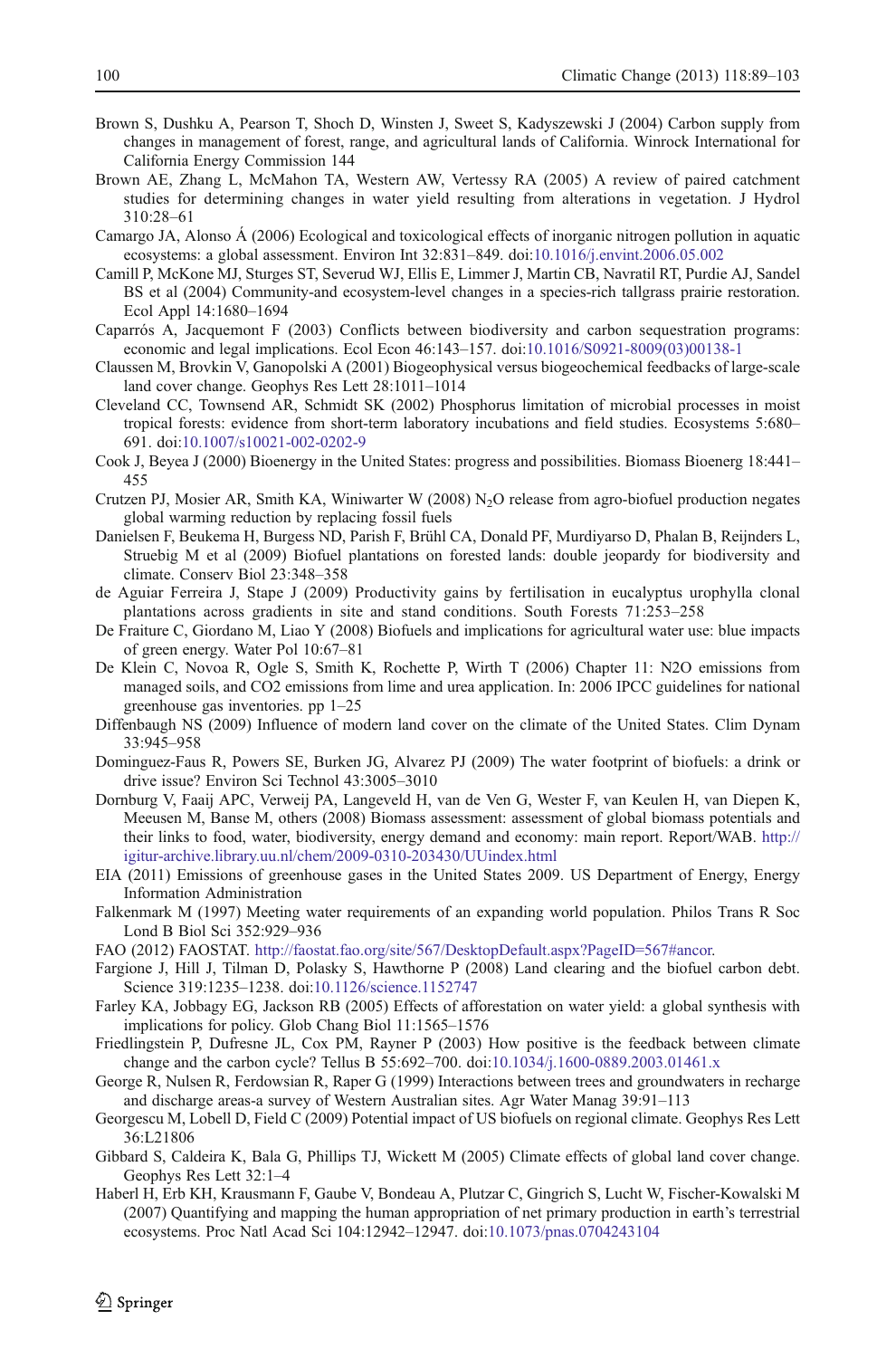- <span id="page-12-0"></span>Heaton E, Voigt T, Long SP (2004) A quantitative review comparing the yields of two candidate C4 perennial biomass crops in relation to nitrogen, temperature and water. Biomass Bioenerg 27:21–30
- Heaton EA, Dohleman FG, Long SP (2008a) Meeting US biofuel goals with less land: the potential of Miscanthus. Glob Chang Biol 14:2000–2014
- Heaton EA, Flavell RB, Mascia PN, Thomas SR, Dohleman FG, Long SP (2008b) Herbaceous energy crop development: recent progress and future prospects. Curr Opin Biotechnol 19:202–209. doi:[10.1016/](http://dx.doi.org/10.1016/j.copbio.2008.05.001) [j.copbio.2008.05.001](http://dx.doi.org/10.1016/j.copbio.2008.05.001)
- Herbert DA, Fownes JH (1995) Phosphorus limitation of forest leaf area and net primary production on a highly weathered soil. Biogeochemistry 29:223–235
- Hickman GC, VanLoocke A, Dohleman FG, Bernacchi CJ (2010) A comparison of canopy evapotranspiration for maize and two perennial grasses identified as potential bioenergy crops. GCB Bioenerg 2:157–168

Hungate BA, Dukes JS, Shaw MR, Luo Y, Field CB (2003) Nitrogen and climate change. Science 302:1512

- Jackson RB, Schenk HJ, Jobbágy EG, Canadell J, Colello GD, Dickinson RE, Field CB, Friedlingstein P, Heimann M, Hibbard K, Kicklighter DW, Kleidon A, Neilson RP, Parton WJ, Sala OE, Sykes MT (2000) Belowground consequences of vegetation change and their treatment in models. Ecol Appl 10:470–483. doi:[10.1890/1051-0761\(2000\)%20010%5B0470:BCOVCA%5D2.0.CO;2](http://dx.doi.org/10.1890/1051-0761(2000)%20010%5B0470:BCOVCA%5D2.0.CO;2)
- Jindal R, Swallow B, Kerr J (2008) Forestry–based carbon sequestration projects in Africa: potential benefits and challenges. Nat Resour Forum 32:116–130. doi[:10.1111/j.1477-8947.2008.00176.x](http://dx.doi.org/10.1111/j.1477-8947.2008.00176.x)
- Jobbágy EG, Jackson RB (2004) Groundwater use and salinization with grassland afforestation. Glob Chang Biol 10:1299–1312. doi[:10.1111/j.1365-2486.2004.00806.x](http://dx.doi.org/10.1111/j.1365-2486.2004.00806.x)
- Johnson DW (1992) Effects of forest management on soil carbon storage. Water Air Soil Pollut 64:83–120
- Kauppi P, Sedjo R, Apps M, Cerri C, Fujimori T, Janzen H, Krankina O, Makundi W, Marland G, Masera O, Nabuurs G, Razali W, Ravindranath RH (2001) Technological and economic potential of options to enhance, maintain, and manage biological carbon reservoirs and geo-engineering. In: Climate change 2001: Mitigation. Contribution of Working Group III to the Third Assessment Report of the Intergovernmental Panel on Climate Change. Cambridge University Press, Cambridge, United Kingdom and New York, NY, USA, pp 301–343
- Klett MG, Kuehn N, Longanbach JR, Rutkowski M, Schoff RL, Stiegel GJ, Vaysman V, White JS (2007) Power plant water usage and loss study. DOE - NETL.
- Kszos LA, Downing ME, Wright LL, Cushman JH, McLaughlin SB, Tolbert VR, Tuskan GA, Walsh ME (2000) Bioenergy feedstock development program status report. ORNL/TM-2000/292, Oak Ridge National Laboratory, Oak Ridge, TN, USA. [http://www.ornl.gov/~webworks/cppr/y2001/rpt/108677\\_.pdf](http://www.ornl.gov/~webworks/cppr/y2001/rpt/108677_.pdf).
- Lal R (2001) World cropland soils as a source or sink for atmospheric carbon. In: Advances in agronomy. Academic Press, pp 145–191.
- Lal R (2004) Soil carbon sequestration to mitigate climate change. Geoderma 123:1–22
- Lal R (2008) Carbon sequestration. Phil Trans Roy Soc Lond B Biol Sci 363:815–830
- Lapola DM, Schaldach R, Alcamo J, Bondeau A, Koch J, Koelking C, Priess JA (2010) Indirect land-use changes can overcome carbon savings from biofuels in Brazil. Proc Natl Acad Sci 107:3388–3393. doi:[10.1073/pnas.0907318107](http://dx.doi.org/10.1073/pnas.0907318107)
- Lenton TM, Vaughan NE (2009) The radiative forcing potential of different climate geoengineering options. Atmos Chem Phys 9:5539–5561
- Lesch W, Scott DF (1997) The response in water yield to the thinning of Pinus radiata, Pinus patula and Eucalyptus grandis plantations. For Ecol Manage 99:295–307
- Lewandowski I, Clifton-Brown J, Scurlock J, Huisman W (2000) Miscanthus: European experience with a novel energy crop. Biomass Bioenerg 19:209–228
- Li C, Frolking S, Butterbach-Bahl K (2005) Carbon sequestration in arable soils is likely to increase nitrous oxide emissions, offsetting reductions in climate radiative forcing. Clim Chang 72:321–338. doi:[10.1007/](http://dx.doi.org/10.1007/s10584-005-6791-5) [s10584-005-6791-5](http://dx.doi.org/10.1007/s10584-005-6791-5)
- Lindenmayer D, Hobbs R (2004) Fauna conservation in Australian plantation forests-a review. Biol Conserv 119:151–168
- Lugo AE, Brown S, Chapman J (1988) An analytical review of production rates and stemwood biomass of tropical forest plantations. For Ecol Manage 23:179–200. doi:[10.1016/0378-1127\(88\)90081-3](http://dx.doi.org/10.1016/0378-1127(88)90081-3)
- Mani S, Tabil LG, Sokhansanj S (2004) Grinding performance and physical properties of wheat and barley straws, corn stover and switchgrass. Biomass Bioenerg 27:339–352
- McLaughlin SB, Adams Kszos L (2005) Development of switchgrass (Panicum virgatum) as a bioenergy feedstock in the United States. Biomass Bioenerg 28:515–535
- McLaughlin SB, Walsh M (1998) Evaluating environmental consequences of producing herbaceous crops for bioenergy. Biomass Bioenerg 14:317–324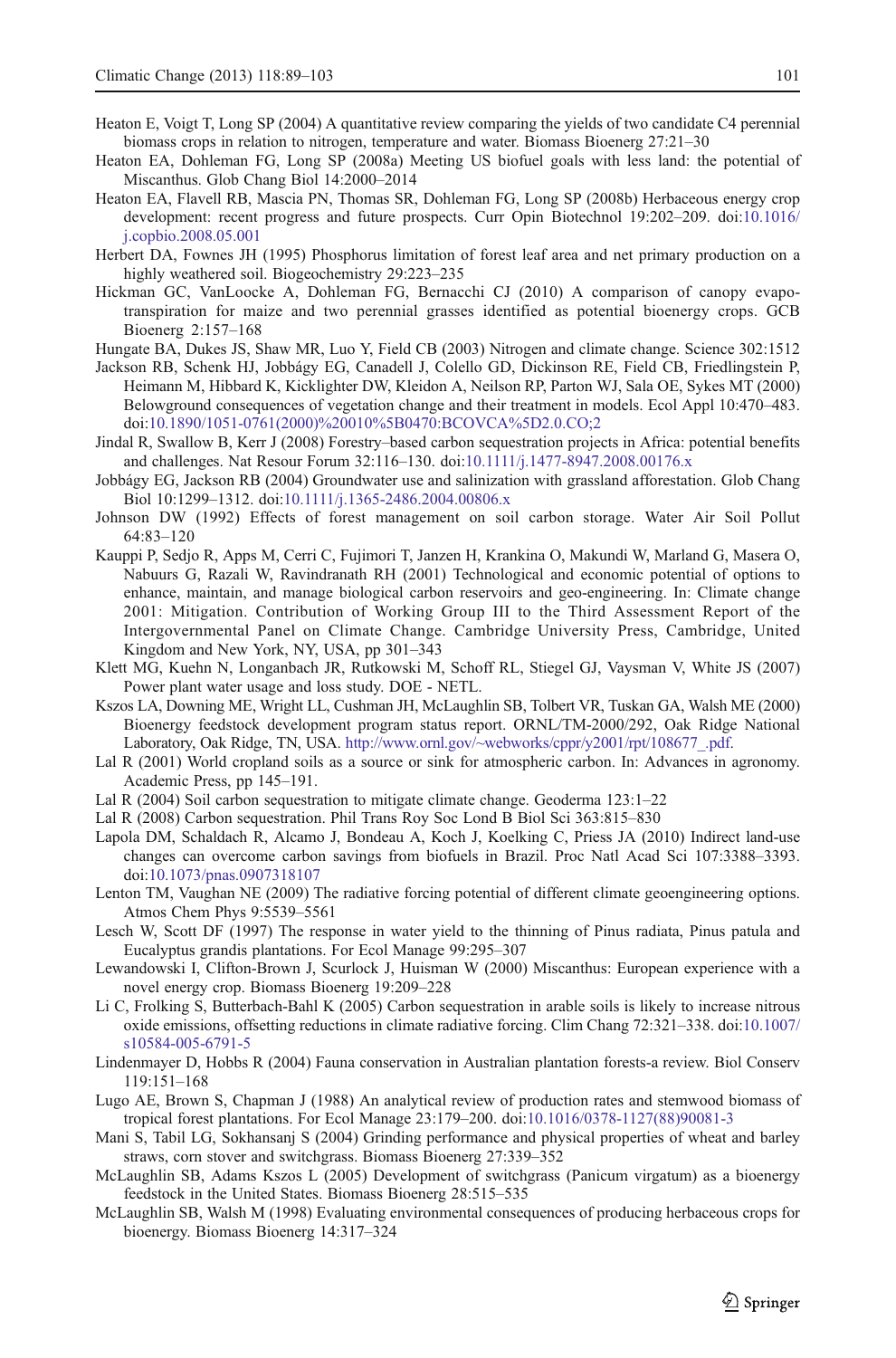- <span id="page-13-0"></span>Millennium Ecosystem Assessment (2005) Ecosystems and human well-being: synthesis. Island Press, Washington, DC
- Mitsch WJ, Day JW, Gilliam JW, Groffman PM, Hey DL, Randall GW, Wang N (2001) Reducing nitrogen loading to the Gulf of Mexico from the Mississippi river basin: strategies to counter a persistent ecological problem. Bioscience 51:373–388. doi[:10.1641/0006-3568\(2001\)%20051%5B0373:RNLTTG%5D2.0.CO;2](http://dx.doi.org/10.1641/0006-3568(2001)%20051%5B0373:RNLTTG%5D2.0.CO;2)
- Msangi S, Sulser T, Rosegrant M, Valmonte-Santos R (2007) Global scenarios for biofuels: Impacts and implications for food security and water use. In: 10th Annual Conference on Global Economic Analysis, Purdue University, Indiana
- Murray BC (2008) Leakage from an avoided deforestation compensation policy: concepts, empirical evidence, and corrective policy options. Durham, NC, Nicholas Institute for Environmental Policy Solutions, Duke University, 32p
- Nilsson S, Schopfhauser W (1995) The carbon-sequestration potential of a global afforestation program. Clim Chang 30:267–293
- NOAA (2012) US Dept. of Commerce: Trends in Carbon Dioxide. [http://www.esrl.noaa.gov/gmd/ccgg/](http://www.esrl.noaa.gov/gmd/ccgg/trends/) [trends/](http://www.esrl.noaa.gov/gmd/ccgg/trends/)
- Nosetto MD, Jobbágy EG, Brizuela AB, Jackson RB (2011) The hydrologic consequences of land cover change in central Argentina. Agric Ecosyst Environ. doi:[10.1016/j.agee.2011.01.008](http://dx.doi.org/10.1016/j.agee.2011.01.008)
- O'Connell AM (1994) Decomposition and nutrient content of litter in a fertilized eucalypt forest. Biol Fertil Soils 17:159–166. doi[:10.1007/BF00337749](http://dx.doi.org/10.1007/BF00337749)
- Pacala S, Socolow R (2004) Stabilization wedges: solving the climate problem for the next 50 years with current technologies. Science 305:968–972
- Paul K, Polglase P, Nyakuengama J, Khanna P (2002) Change in soil carbon following afforestation. For Ecol Manage 168:241–257
- Pielke RA, Avissar R (1990) Influence of landscape structure on local and regional climate. Landsc Ecol 4:133–155
- Plevin RJ, Jones MOHAD, Torn MS, Gibbs HK (2010) Greenhouse gas emissions from biofuels' indirect land use change are uncertain but may be much greater than previously estimated. Environ Sci Technol Columbus 44:8015
- Post WM, Kwon KC (2000) Soil carbon sequestration and land-use change: processes and potential. Glob Chang Biol 6:317–327
- Postel SL, Daily GC, Ehrlich PR (1996) Human appropriation of renewable fresh water. Science 271:785
- Qin X, Mohan T, El-Halwagi M, Cornforth G, McCarl BA (2006) Switchgrass as an alternate feedstock for power generation: an integrated environmental, energy and economic life-cycle assessment. Clean Techn Environ Policy 8:233–249
- Rabalais NN, Turner RE, Scavia D (2002) Beyond science into policy: Gulf of Mexico hypoxia and the Mississippi River. Bioscience 52:129–142
- Reich PB, Hobbie SE, Lee T, Ellsworth DS, West JB, Tilman D, Knops JMH, Naeem S, Trost J (2006) Nitrogen limitation constrains sustainability of ecosystem response to CO2. Nature 440:922–925. doi:[10.1038/nature04486](http://dx.doi.org/10.1038/nature04486)
- Rhodes JS, Keith DW (2005) Engineering economic analysis of biomass IGCC with carbon capture and storage. Biomass Bioenerg 29:440–450
- Robertson GP, Paul EA, Harwood RR (2000) Greenhouse gases in intensive agriculture: contributions of individual gases to the radiative forcing of the atmosphere. Science 289:1922
- Sahin V, Hall MJ (1996) The effects of afforestation and deforestation on water yields. J Hydrol 178:293–309
- Sala OE, Stuart Chapin F III, Armesto JJ, Berlow E, Bloomfield J, Dirzo R, Huber-Sanwald E, Huenneke LF, Jackson RB, Kinzig A, Leemans R, Lodge DM, Mooney HA, Oesterheld M, Poff NL, Sykes MT, Walker BH, Walker M, Wall DH (2000) Global biodiversity scenarios for the year 2100. Science 287:1770–1774. doi:[10.1126/science.287.5459.1770](http://dx.doi.org/10.1126/science.287.5459.1770)
- Sauerbeck D (2001) CO2 emissions and C sequestration by agriculture–perspectives and limitations. Nutr Cycl Agroecosyst 60:253–266
- Schaeffer M, Eickhout B, Hoogwijk M, Strengers B, Van Vuuren D, Leemans R, Opsteegh T (2006) CO2 and albedo climate impacts of extratropical carbon and biomass plantations. Global Biogeochem Cycles 20:GB2020
- Schlesinger WH (2000) Carbon sequestration in soils: some cautions amidst optimism. Agric Ecosyst Environ 82:121–127. doi[:10.1016/S0167-8809\(00\)00221-8](http://dx.doi.org/10.1016/S0167-8809(00)00221-8)
- Schlesinger WH (2010) On fertilizer-induced soil carbon sequestration in China's croplands. Glob Chang Biol 16:849–850. doi[:10.1111/j.1365-2486.2009.01958.x](http://dx.doi.org/10.1111/j.1365-2486.2009.01958.x)
- Scown CD, Horvath A, McKone TE (2011) Water footprint of US transportation fuels. Environ Sci Tech
- Scurlock JMO, Hall DO (1998) The global carbon sink: a grassland perspective. Glob Chang Biol 4:229–233